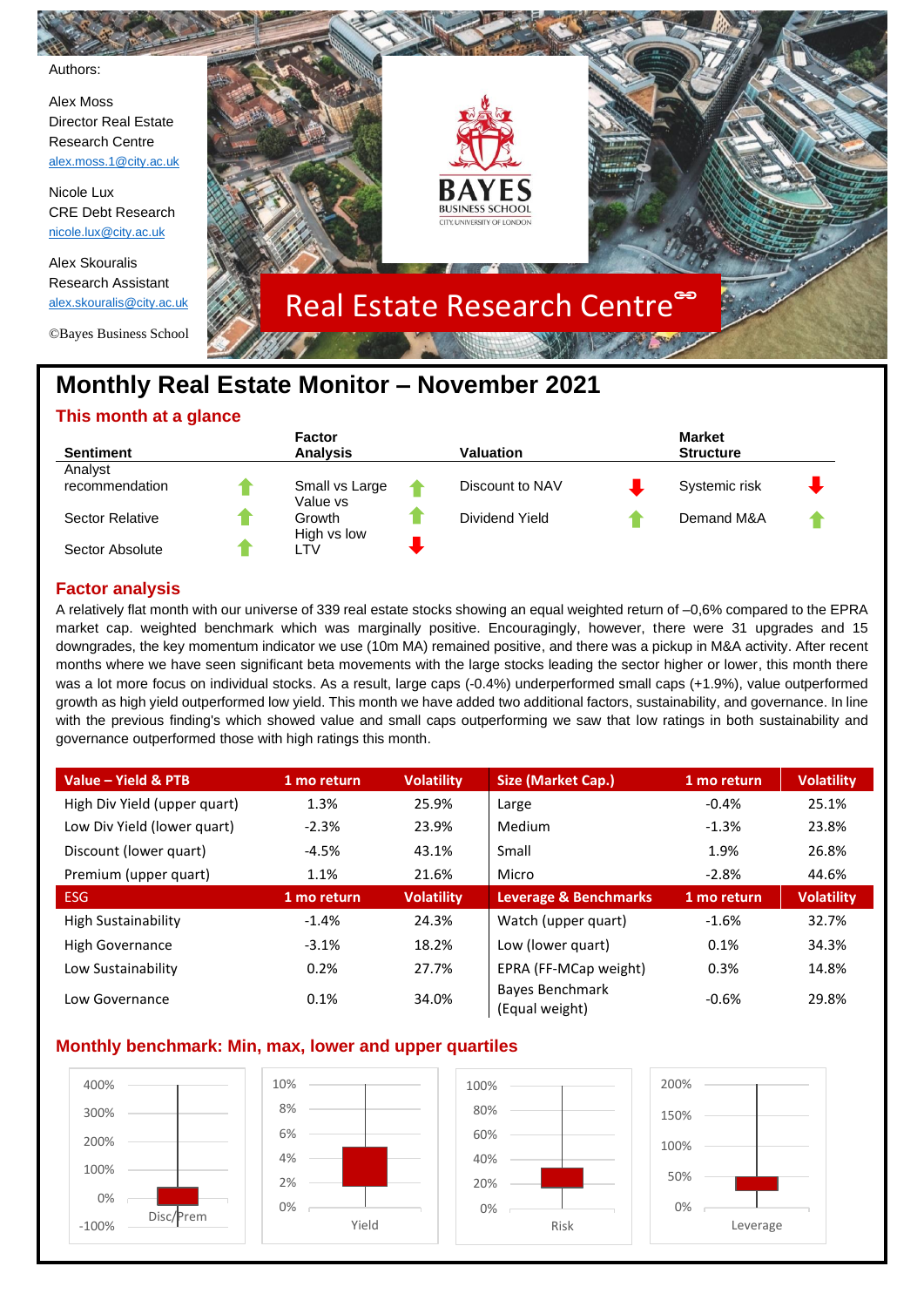## **Equity indicators**

We focus on two factors in particular -the most significant changes to analyst recommendations and the asset preferences in terms of performance. This month saw upgrades to several retail names although it is worth noting that none of their overall ratings are above 4.

## **Analyst recommendations – Equity tables - upgrades & downgrades**

| <b>Largest upgrades</b>           |                        |                          |               | <b>Largest downgrades</b> |                        |                       |        |  |  |  |
|-----------------------------------|------------------------|--------------------------|---------------|---------------------------|------------------------|-----------------------|--------|--|--|--|
| <b>Name</b>                       | <b>Score</b><br>change | 1 <sub>m</sub><br>return | <b>Rating</b> | <b>Name</b>               | <b>Score</b><br>change | 1 <sub>m</sub> return | Rating |  |  |  |
|                                   |                        |                          |               | <b>ATRIUM EUR. REAL</b>   |                        |                       |        |  |  |  |
| <b>CAPITAL &amp; REGIONAL PLC</b> | 1.0                    | 0.3%                     | 3.4           | <b>ESTATE</b>             | $-1.3$                 | $-1.0%$               | 1.7    |  |  |  |
| TOIVO GROUP OYJ                   | 0.5                    | $-8.5%$                  | 2.5           | <b>RENTA CORP RE SA</b>   | $-0.7$                 | $-12.7%$              | 3.7    |  |  |  |
|                                   |                        |                          |               | CIVITAS SOCIAL HOUSING    |                        |                       |        |  |  |  |
| DEUTSCHE EUROSHOP AG              | 0.3                    | $-19.9%$                 | 3.8           | <b>PLC</b>                | $-0.5$                 | $-1.4%$               | 4.5    |  |  |  |
| <b>KLEPIERRE</b>                  | 0.3                    | $-9.1%$                  | 3.0           | SAMHALLSBYGGNADSBOL       | $-0.4$                 | 10.9%                 | 3.8    |  |  |  |
| <b>DEUTSCHE WOHNEN SE</b>         | 0.3                    | $-10.9%$                 | 3.2           | SOLON EIENDOM ASA         | $-0.3$                 | 7.6%                  | 3.7    |  |  |  |

Source: Bayes Business School, Bloomberg

## **Subsector analysis**

Best performers again this month were storage and sheds with travel hit be negative sentiment about further Covid related restrictions.

| <b>Style</b>   | <b>Factor</b>   | <b>Yield</b> | <b>LTV</b> | <b>Analyst Opinion</b> | 1 <sub>m</sub> Perf | <b>Volatility</b> |
|----------------|-----------------|--------------|------------|------------------------|---------------------|-------------------|
|                | <b>Cities</b>   | 1.8%         | 24.3%      | 3.0                    | $-1.2%$             | 21.5%             |
| $\overline{2}$ | <b>Diverse</b>  | 3.4%         | 38.0%      | 1.8                    | 0.1%                | 30.2%             |
| 3              | Meds            | 3.4%         | 34.9%      | 4.7                    | $-1.9%$             | 21.8%             |
| 4              | Resi            | 3.4%         | 41.1%      | 2.6                    | $-3.6%$             | 27.6%             |
| 5              | Sheds           | 2.8%         | 37.0%      | 3.2                    | 3.6%                | 35.1%             |
| 6              | Shops           | 5.1%         | 52.6%      | 2.3                    | $-1.3%$             | 33.7%             |
| 7              | Infra           | 1.6%         | 29.7%      | 3.7                    | $-4.4%$             | 36.6%             |
| 8              | Workspace       | 3.6%         | 35.6%      | 2.3                    | 0.7%                | 26.5%             |
| 9              | Storage         | 1.9%         | 24.5%      | 4.0                    | 9.5%                | 23.1%             |
| 10             | Travel          | 1.6%         | 49.0%      | 1.6                    | $-8.8%$             | 29.3%             |
|                | Bayes Benchmark | 3.6%         | 40.2%      |                        | $-0.6%$             | 29.8%             |

Source: Bayes Business School, Bloomberg

## **Figure 1. Equity indices**



FTSE EPRA Nareit Europe - Total Return Index



FTSE EPRA Nareit Europe / STOXX 599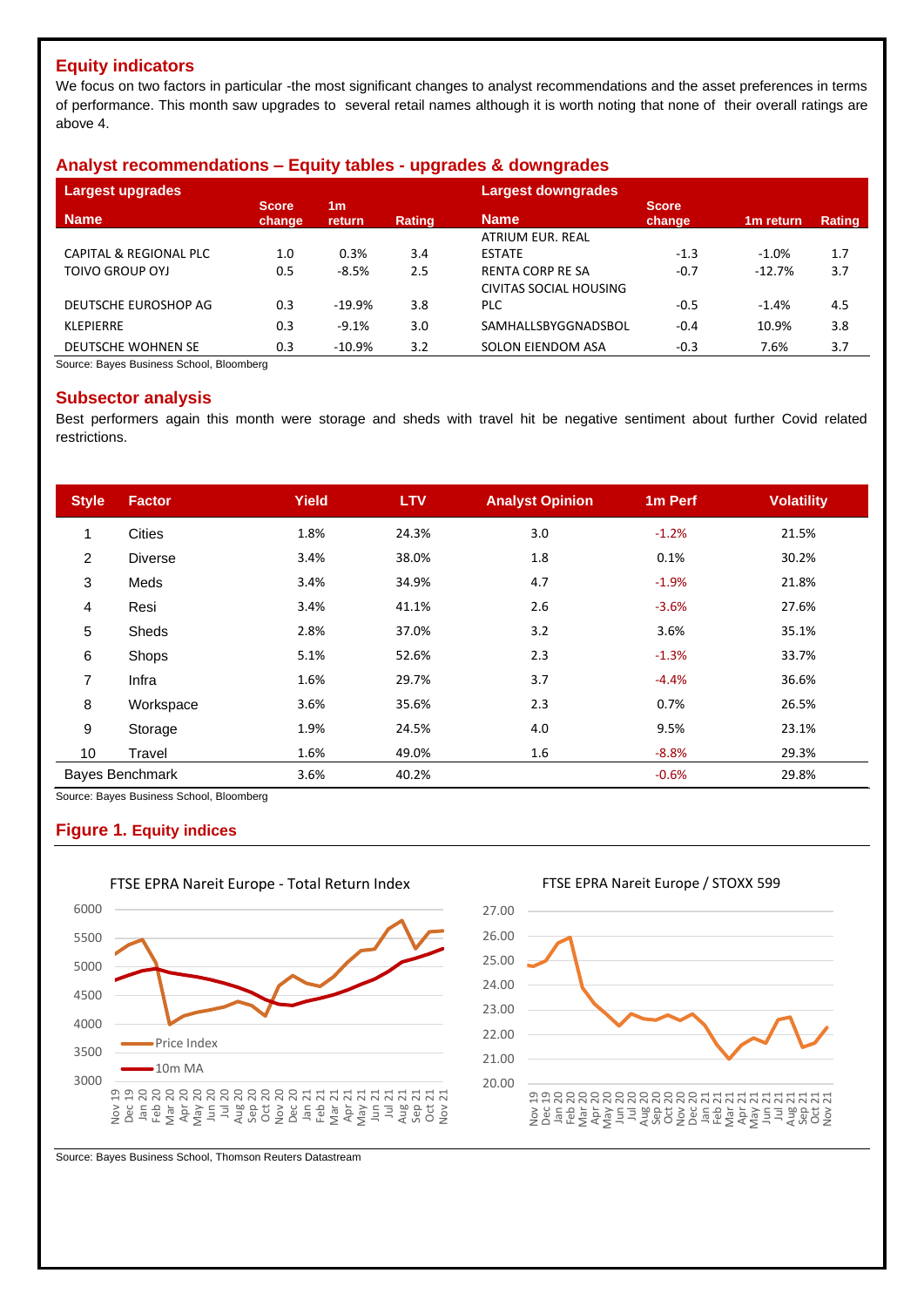#### **M&A announcements**

| <b>Announce</b><br><b>Date</b> | <b>Target Name</b> | <b>Acquirer Name</b>                                                        | <b>Total Value</b><br>$(E \text{ million})$ | <b>Payment</b><br>Type | <b>Deal Status</b> |
|--------------------------------|--------------------|-----------------------------------------------------------------------------|---------------------------------------------|------------------------|--------------------|
| 01/11/2021                     | U & I Group PLC    | Land Securities Group PLC                                                   | 218.98                                      | Cash                   | Pending            |
| 04/11/2021                     | Alstria office     | <b>Brookfield</b>                                                           | 4451.77                                     | Cash                   | Pending            |
| 09/11/2021                     | Solon Eiendom      | Samhallsbyggnadsbolaget i Norden AB<br>Apollo Global Management Inc, Wecken | 591.22                                      | Cash                   | Completed          |
| 15/11/2021                     | DEMIRE AG          | & Cie Holding GmbH & Co KG                                                  | 774.66                                      | Undisclosed            | Proposed           |

Source: Bayes Business School, Bloomberg

#### **Debt sentiment**

Spread between the A and AA credit yield curve across different maturities is about 10bps, while spreads between A – BBB are approx. 30pbs for shorter end of the curve to 20bps for the longer maturities. Spreads to the 10yr BUND widened due to -24bps change of the BUND between October and November.

#### **Figure 2. Corporate bond credit curves, IBOXX Euro Non-Financials**



Source: Bayes Business School, Thomson Reuters Datastream





Source: Bayes Business School, Thomson Reuters Datastream

Related documents:

*[Bayes Monthly Monitor Methodology](https://www.bayes.city.ac.uk/__data/assets/pdf_file/0006/641157/bayes-market-monitor-methodology-document.pdf) [Bayes CRE Lending Report Year-end 2020](https://estore.city.ac.uk/product-catalogue/publications/publications/the-commercial-real-estate-lending-report-excel-data-package-yearend-2020) [Bayes CRE Lending Report Mid-Year 2021](https://estore.city.ac.uk/product-catalogue/publications/publications/the-commercial-real-estate-lending-report-excel-data-package-midyear-2021)*